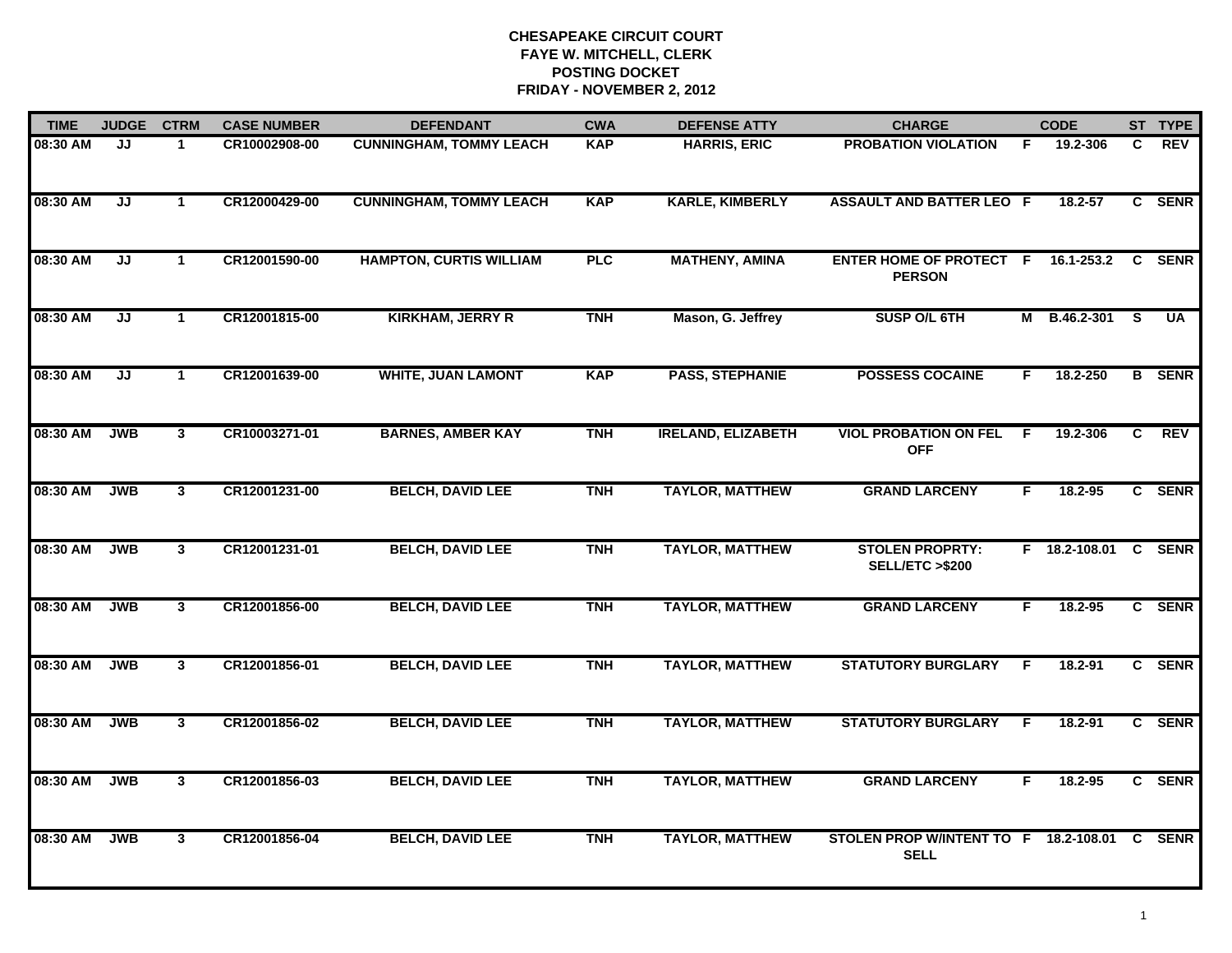| <b>TIME</b> | <b>JUDGE</b> | <b>CTRM</b>    | <b>CASE NUMBER</b> | <b>DEFENDANT</b>                    | <b>CWA</b> | <b>DEFENSE ATTY</b>         | <b>CHARGE</b>                                        |    | <b>CODE</b> |                | ST TYPE       |
|-------------|--------------|----------------|--------------------|-------------------------------------|------------|-----------------------------|------------------------------------------------------|----|-------------|----------------|---------------|
| 08:30 AM    | <b>JWB</b>   | 3              | CR12001856-05      | <b>BELCH, DAVID LEE</b>             | <b>TNH</b> | <b>TAYLOR, MATTHEW</b>      | STOLEN PROP W/INTENT TO F 18.2-108.01<br><b>SELL</b> |    |             | $\mathbf{C}$   | <b>SENR</b>   |
| 08:30 AM    | <b>JWB</b>   | $3^{\circ}$    | CR12001255-00      | <b>TEGREENY, CHRISTOPHER</b>        | <b>KAP</b> | <b>MCCORMACK, JARRETT L</b> | <b>PETIT LARCENY</b>                                 | М  | 18.2-96     |                | C MOPT        |
| 08:30 AM    | <b>JWB</b>   | 3 <sup>1</sup> | CR12000530-00      | <b>TEGREENY, CHRISTOPHER RYAN</b>   | <b>KAP</b> | <b>MCCORMACK, JARRETT L</b> | <b>GRAND LARCENY</b>                                 | F  | 18.2-95     |                | <b>B</b> MOPT |
| 08:30 AM    | <b>JWB</b>   | $\mathbf{3}$   | CR12000530-01      | <b>TEGREENY, CHRISTOPHER RYAN</b>   | <b>KAP</b> | <b>MCCORMACK, JARRETT L</b> | <b>GRAND LARCENY</b>                                 | F. | $18.2 - 95$ |                | <b>B</b> MOPT |
| 08:30 AM    | <b>JWB</b>   | $\mathbf{3}$   | CR12000530-02      | <b>TEGREENY, CHRISTOPHER RYAN</b>   | <b>KAP</b> | <b>MCCORMACK, JARRETT L</b> | <b>GRAND LARCENY</b>                                 | F. | 18.2-95     |                | <b>B</b> MOPT |
| 08:30 AM    | <b>JWB</b>   | $\mathbf{3}$   | CR12000530-03      | <b>TEGREENY, CHRISTOPHER RYAN</b>   | <b>KAP</b> | <b>MCCORMACK, JARRETT L</b> | <b>GRAND LARCENY</b>                                 | F. | 18.2-95     |                | <b>B</b> MOPT |
| 08:30 AM    | <b>JWB</b>   | $3^{\circ}$    | CR12000530-08      | <b>TEGREENY, CHRISTOPHER RYAN</b>   | <b>KAP</b> | <b>MCCORMACK, JARRETT L</b> | <b>OBTAIN MONEY/PROPERTY F</b><br><b>FALSELY</b>     |    | 18.2-178    |                | <b>B</b> MOPT |
| 08:30 AM    | <b>JWB</b>   | 3 <sup>1</sup> | CR12000530-09      | <b>TEGREENY, CHRISTOPHER RYAN</b>   | <b>KAP</b> | <b>MCCORMACK, JARRETT L</b> | <b>OBTAIN MONEY/PROPERTY F</b><br><b>FALSELY</b>     |    | 18.2-178    |                | <b>B</b> MOPT |
| 08:30 AM    | <b>JWB</b>   | 3              | CR12000530-10      | <b>TEGREENY, CHRISTOPHER RYAN</b>   | <b>KAP</b> | <b>MCCORMACK, JARRETT L</b> | <b>OBTAIN MONEY/PROPERTY F</b><br><b>FALSELY</b>     |    | 18.2-178    |                | <b>B</b> MOPT |
| 08:30 AM    | <b>JWB</b>   | 3              | CR12000530-11      | <b>TEGREENY, CHRISTOPHER RYAN</b>   | <b>KAP</b> | <b>MCCORMACK, JARRETT L</b> | <b>OBTAIN MONEY/PROPERTY F</b><br><b>FALSELY</b>     |    | 18.2-178    |                | <b>B</b> MOPT |
| 08:30 AM    | <b>BHK</b>   | 4              | CR11000120-01      | <b>BEARD, FERAUD LLOYD</b>          | <b>BKF</b> | <b>POULSON, MICHAEL</b>     | <b>VIOL PROBATION ON FEL</b><br><b>OFF</b>           | -F | 19.2-306    | C              | <b>REV</b>    |
| 08:30 AM    | <b>BHK</b>   | 4              | CR12000931-00      | <b>BRINKLEY, RICHARD CALVIN; JR</b> | <b>KAP</b> | <b>JONES, DAVID</b>         | <b>GRAND LARCENY</b>                                 | F  | 18.2-95     | $\overline{c}$ | <b>SENR</b>   |
| 08:30 AM    | <b>BHK</b>   | 4              | CR12000931-02      | <b>BRINKLEY, RICHARD CALVIN; JR</b> | <b>KAP</b> | <b>JONES, DAVID</b>         | <b>FAIL TO APPEAR;</b><br><b>CONTEMPT</b>            | м  | 18.2-456    | C              | <b>CAP</b>    |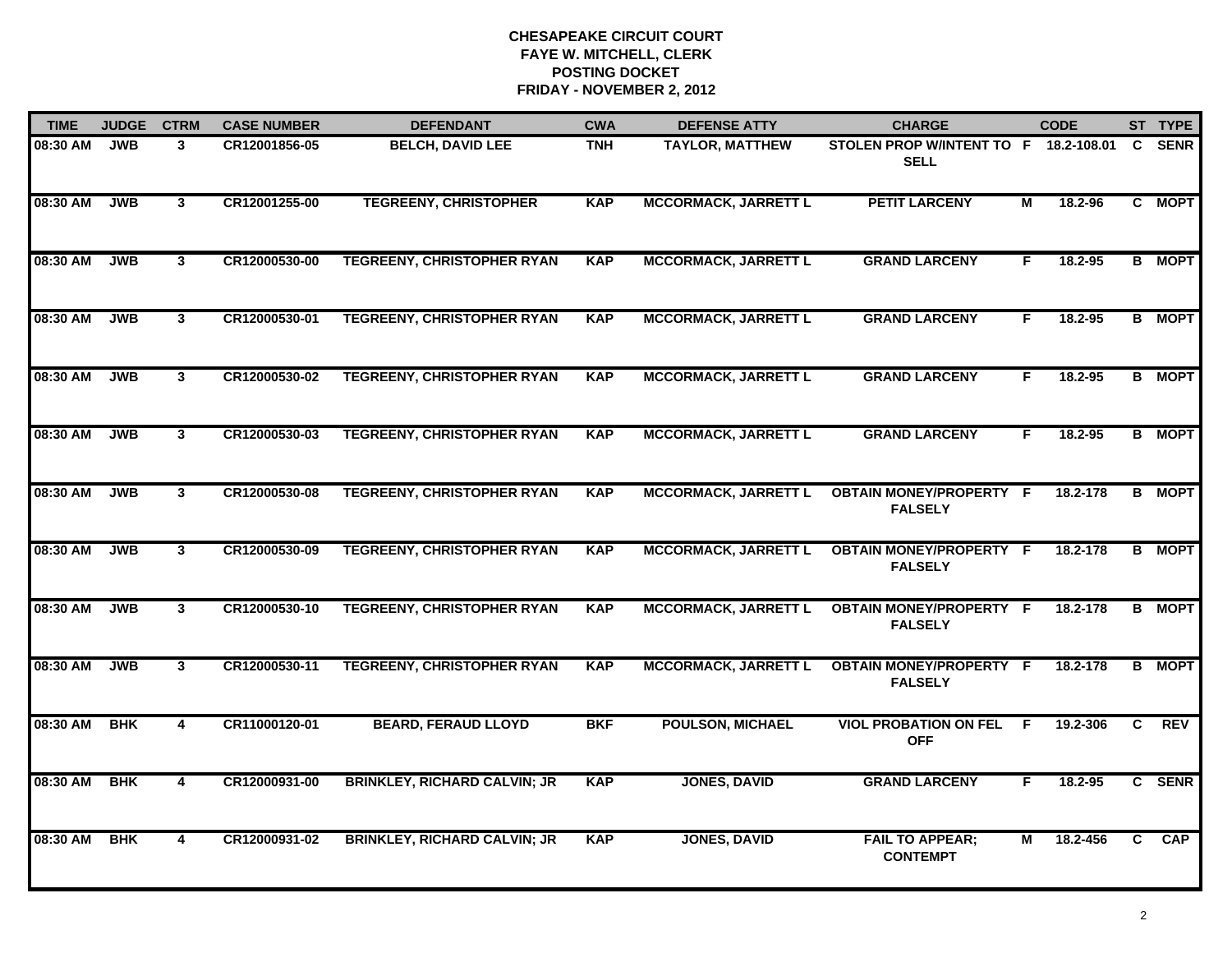| <b>TIME</b>   | <b>JUDGE</b> | <b>CTRM</b>     | <b>CASE NUMBER</b> | <b>DEFENDANT</b>                  | <b>CWA</b> | <b>DEFENSE ATTY</b>     | <b>CHARGE</b>                                       |                | <b>CODE</b>    |    | ST TYPE       |
|---------------|--------------|-----------------|--------------------|-----------------------------------|------------|-------------------------|-----------------------------------------------------|----------------|----------------|----|---------------|
| 08:30 AM      | <b>BHK</b>   | 4               | CR12002148-00      | <b>STEVENS, DAVID ALLEN</b>       | <b>BKF</b> | POULSON, MICHAEL        | <b>VIOL PROBATION ON FEL</b><br><b>OFF</b>          | F.             | 19.2-306       | C. | <b>REV</b>    |
| 08:30 AM MATA |              | $5\overline{ }$ | CR12000921-00      | <b>DAMOND, EDWARD RICHARD; JR</b> | <b>SNS</b> | <b>LABOUNTY, OKSANA</b> | <b>FILM NONCONSENTED</b><br><b>NUDE MINOR</b>       | F.             | 18.2-386.1     |    | <b>B</b> SENR |
| 08:30 AM MATA |              | $5\overline{ }$ | CR12001448-00      | <b>REESE, ANTHONY TYRONE</b>      | <b>CRG</b> | <b>CRONIN, ERIC</b>     | <b>GRAND LARCENY</b>                                | F.             | 18.2-95        |    | <b>B</b> SENR |
| 08:30 AM MATA |              | 5               | CR11002872-00      | <b>SPOOLMAN, MANDI LYNNE</b>      | <b>AEJ</b> |                         | <b>MAIMING OF ANOTHER/DUI F</b>                     |                | 18.2-51.4      | B. | <b>SENR</b>   |
| 08:30 AM MATA |              | 5               | CR12000681-00      | <b>WRIGHT, ANTHONY DEMAR</b>      | <b>SMK</b> |                         | <b>POSS MARIJUANA</b>                               | M              | 18.2-250.1     | S  | <b>DD</b>     |
| 08:30 AM      | <b>RDS</b>   | 6               | CR10003213-03      | <b>GARDNER, NICHOLAS PIERRE</b>   | <b>KAR</b> | Melton, James B.        | <b>VIOL PROBATION ON FEL F</b><br><b>OFF</b>        |                | 19.2-306       |    | <b>REV</b>    |
| 08:30 AM      | <b>RDS</b>   | 6               | CR12002441-00      | <b>MASON, LARNELLE ANTIONE</b>    | PLC        | Reveley, H. K.; Jr.     | <b>VIOL PROBATION ON FEL</b><br><b>OFF</b>          | <b>F</b>       | 19.2-306       | C  | <b>REV</b>    |
| 08:30 AM      | <b>RDS</b>   | 6               | CR12001424-00      | <b>MILES, ALAN CLAY</b>           | <b>KMS</b> |                         | <b>NO TAXI LICENSE</b>                              | $\overline{M}$ | $82 - 81$      | S  | <b>UA</b>     |
| 08:30 AM      | <b>RDS</b>   | 6               | CR12001424-01      | <b>MILES, ALAN CLAY</b>           | <b>KMS</b> |                         | <b>EXAMIN &amp; INSPECT PRIOR</b><br><b>OPERATE</b> | М              | 82-121         | S  | <b>UA</b>     |
| 08:30 AM      | <b>RDS</b>   | 6               | CR12001401-00      | <b>SPAULDING, MATTHEW MICHAEL</b> | <b>DJH</b> | <b>KOZAK, WARREN</b>    | <b>PWID MARIJUANA</b>                               |                | $F$ 18.2-248.1 |    | <b>B</b> SENR |
| 09:30 AM      | <b>JWB</b>   | $\overline{2}$  | CR12000934-01      | <b>EASON, JUSTIN DEVON</b>        |            |                         | <b>FAIL TO APPEAR;</b><br><b>CONTEMPT</b>           | М              | 18.2-456       |    | C ADAT        |
| 09:30 AM      | <b>JWB</b>   | $\overline{2}$  | CR12000934-02      | <b>EASON, JUSTIN DEVON</b>        |            |                         | <b>FAIL TO APPEAR;</b><br><b>CONTEMPT</b>           | М              | 18.2-456       |    | C ADAT        |
| 09:30 AM      | <b>JWB</b>   | $\overline{2}$  | CR12000934-00      | <b>EASON, JUSTIN DEVON</b>        | <b>KAP</b> | <b>CROOK, HEATHER B</b> | <b>GRAND LARCENY</b>                                | F.             | 18.2-95        | C. | <b>TBS</b>    |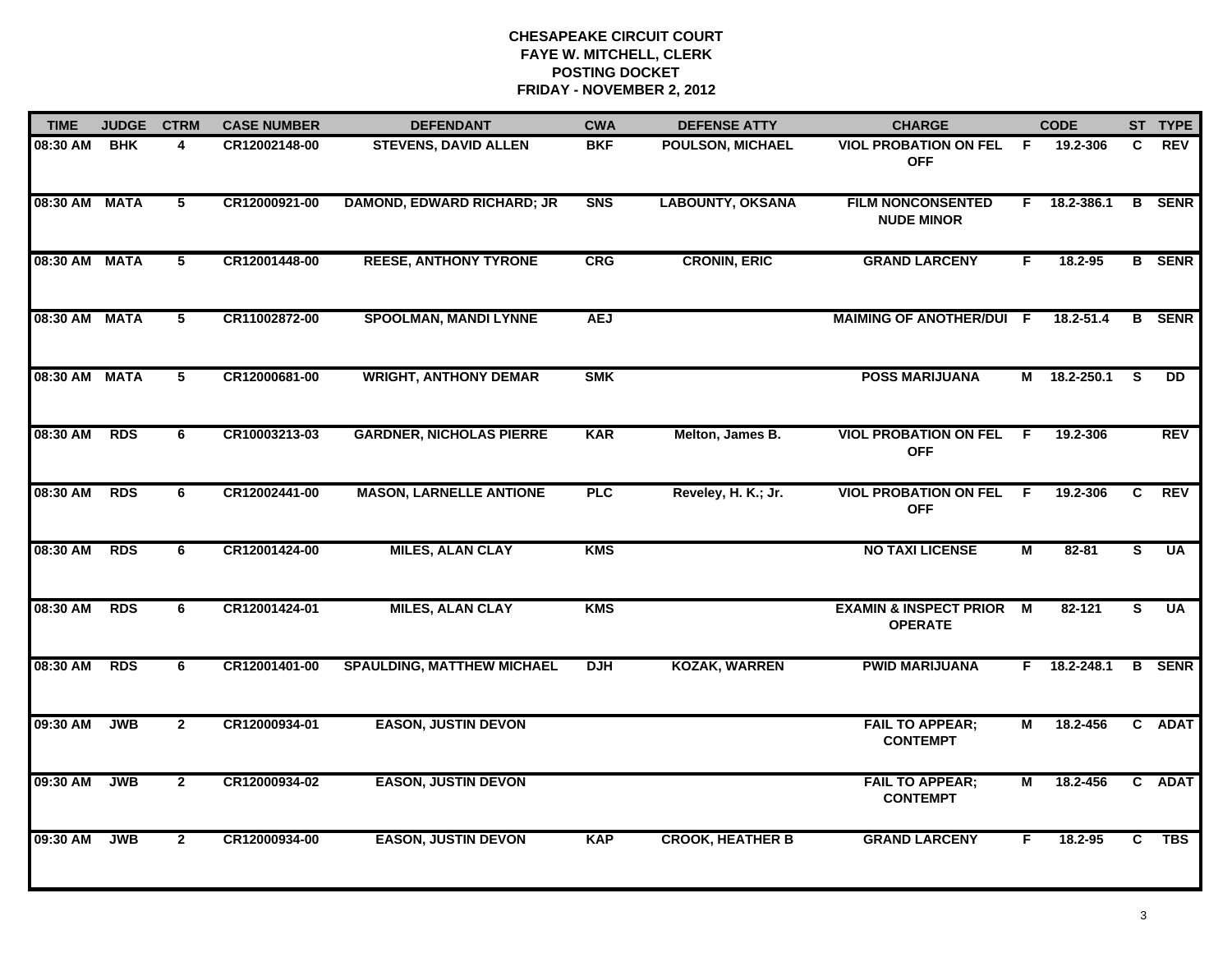| <b>TIME</b> | <b>JUDGE</b> | <b>CTRM</b>          | <b>CASE NUMBER</b> | <b>DEFENDANT</b>                 | <b>CWA</b> | <b>DEFENSE ATTY</b>           | <b>CHARGE</b>                                     |     | <b>CODE</b>    |    | ST TYPE       |
|-------------|--------------|----------------------|--------------------|----------------------------------|------------|-------------------------------|---------------------------------------------------|-----|----------------|----|---------------|
| 09:30 AM    | <b>JWB</b>   | $\mathbf{2}$         | CR12002762-00      | HARRELL, JOHNNY DAMON; SR        |            |                               | <b>VIOL PROBATION ON FEL</b><br><b>OFF</b>        | -F  | 19.2-306       | C. | <b>ADAT</b>   |
| 09:30 AM    | <b>JWB</b>   | $\mathbf{2}$         | CR12002669-00      | <b>JONES, DESHAWN TERRILL</b>    |            | <b>BASHARA, CHARLES L</b>     | <b>SUSP OL</b>                                    |     | M B.46.2-301   |    | <b>B</b> ADAT |
| 09:30 AM    | <b>JWB</b>   | $\mathbf{2}$         | CR12001222-00      | <b>LESTER, ANDREW LEE</b>        | <b>TNH</b> |                               | <b>VIOL PROBATION ON FEL</b><br><b>OFF</b>        | - F | 19.2-306       | C  | TBS           |
| 10:00 AM    | JJ           | 1.                   | CR12002879-00      | <b>BALLARD, ANTOINE T</b>        | <b>MLK</b> | <b>SINGLETON, KENNETH L</b>   | <b>BAIL-APPEAL CONDITN OF O</b><br><b>RELEASE</b> |     | 19.2-124       |    | C BOND        |
| 10:00 AM    | JJ           | $\mathbf 1$          | CR12002362-00      | <b>BARRIOS, MELISSA</b>          | <b>CPO</b> | <b>KUNKLE, KENNETH</b>        | <b>PWID HEROIN</b>                                | F.  | 18.2-248       |    | <b>B</b> TRYL |
| 10:00 AM    | JJ           | $\mathbf 1$          | CR12002121-00      | <b>BAUGH, AUBREY J</b>           | <b>AHM</b> | <b>CRONIN, ERIC</b>           | <b>GRAND LARCENY</b>                              | F.  | 18.2-95        |    | C TRYL        |
| 10:00 AM    | JJ           | $\mathbf{1}$         | CR12002121-01      | <b>BAUGH, AUBREY J</b>           | <b>AHM</b> | <b>CRONIN, ERIC</b>           | <b>GRAND LARCENY</b>                              | F   | 18.2-95        |    | C TRYL        |
| 10:00 AM    | JJ           | $\mathbf{1}$         | CR12002729-00      | <b>BROWN, MARLAND L</b>          | <b>KAP</b> | <b>PINCUS, CHARLES</b>        | <b>DUI-3RD</b>                                    |     | $F$ C.18.2-266 |    | C PLEA        |
| 10:00 AM    | JJ           | 1                    | CR12002285-01      | <b>DUPREE, WILLIAM HIRAM</b>     | PLC        | LaBounty, Oksana V.           | <b>STATUTORY BURGLARY</b>                         | F   | 18.2-91        |    | C TRYL        |
| 10:00 AM    | JJ           | $\mathbf{1}$         | CR12002285-02      | <b>DUPREE, WILLIAM HIRAM</b>     | <b>PLC</b> | LaBounty, Oksana V.           | A&B - FAMILY MEMBER 3RD F<br><b>OFF</b>           |     | $18.2 - 57.2$  |    | C TRYL        |
| 10:00 AM    | JJ           | $\blacktriangleleft$ | CR12002285-03      | <b>DUPREE, WILLIAM HIRAM</b>     | <b>PLC</b> | LaBounty, Oksana V.           | A&B - FAMILY MEMBER 3RD F<br><b>OFF</b>           |     | $18.2 - 57.2$  | C  | <b>TRYL</b>   |
| 10:00 AM    | JJ           | $\mathbf 1$          | CR12002285-00      | <b>DUPREE, WILLIAM HIRAM; SR</b> | PLC        | LaBounty, Oksana V.           | <b>OBSTRUCT JUSTICE</b>                           | F.  | 18.2-460       |    | C TRYL        |
| 10:00 AM    | JJ           | $\mathbf 1$          | CR11002133-00      | <b>FRANCIS, JUSTIN LAMAR</b>     | <b>MLK</b> | <b>ROBINSON, TREVOR JARED</b> | <b>ROBBERY: RESIDENCE</b><br><b>W/GUN</b>         | F.  | 18.2-58        |    | <b>B</b> TRYL |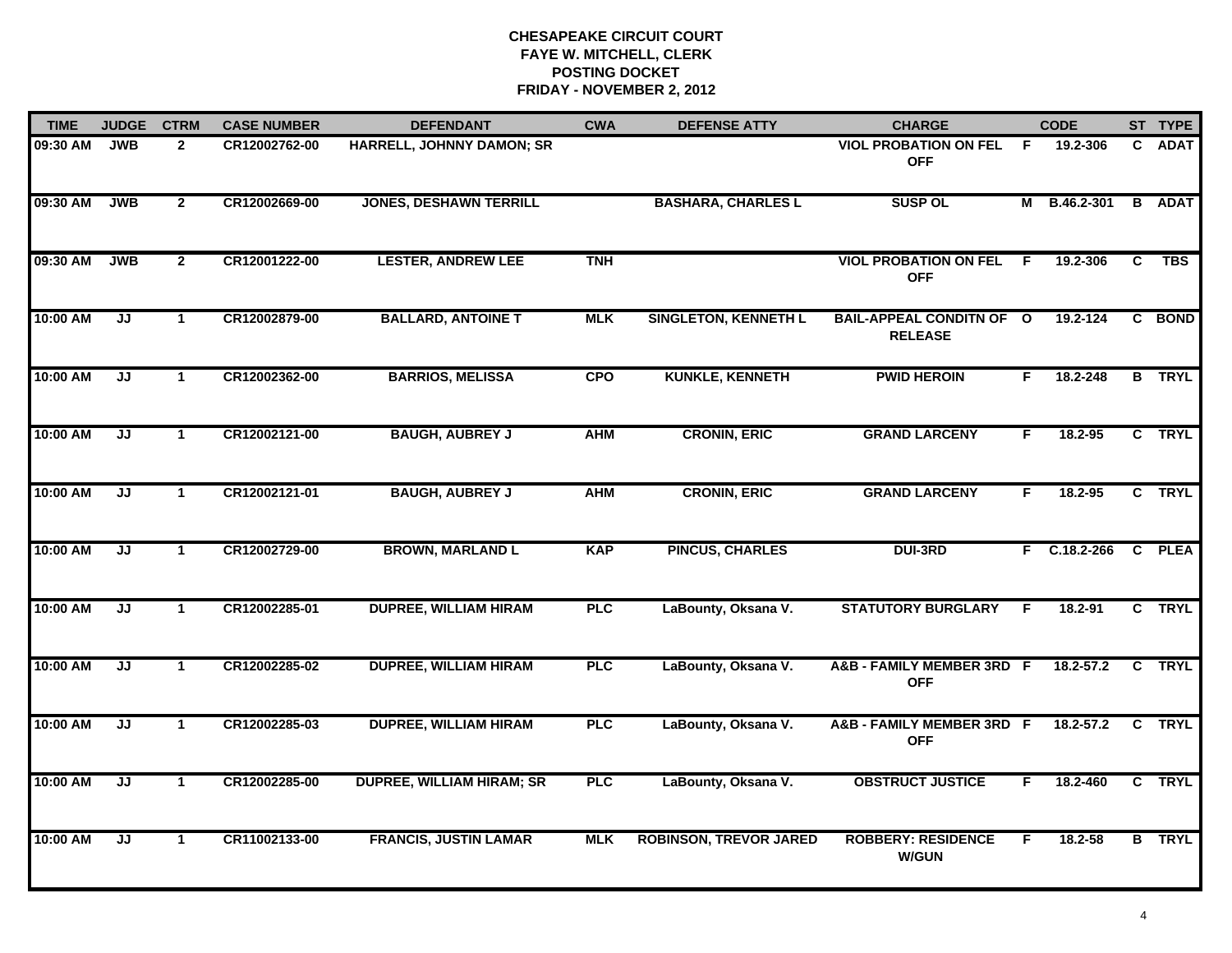| <b>TIME</b> | <b>JUDGE</b> | <b>CTRM</b>          | <b>CASE NUMBER</b> | <b>DEFENDANT</b>             | <b>CWA</b> | <b>DEFENSE ATTY</b>           | <b>CHARGE</b>                                  |     | <b>CODE</b>   |   | ST TYPE       |
|-------------|--------------|----------------------|--------------------|------------------------------|------------|-------------------------------|------------------------------------------------|-----|---------------|---|---------------|
| 10:00 AM    | JJ           | -1                   | CR11002133-01      | <b>FRANCIS, JUSTIN LAMAR</b> | <b>MLK</b> | <b>ROBINSON, TREVOR JARED</b> | <b>DISPLAY F/ARM COMMIT</b><br><b>ROBBERY</b>  | F.  | 18.2-53.1     | B | <b>TRYL</b>   |
| 10:00 AM    | JJ           | $\mathbf{1}$         | CR11002133-02      | <b>FRANCIS, JUSTIN LAMAR</b> | <b>MLK</b> | <b>ROBINSON, TREVOR JARED</b> | <b>BREAK AND ENTER WHILE F</b><br><b>ARMED</b> |     | 18.2-89       |   | <b>B</b> TRYL |
| 10:00 AM    | JJ           | $\mathbf{1}$         | CR11002133-02      | <b>FRANCIS, JUSTIN LAMAR</b> | <b>MLK</b> | <b>ROBINSON, TREVOR JARED</b> | <b>BREAK AND ENTER WHILE F</b><br><b>ARMED</b> |     | 18.2-89       |   | <b>B</b> TRYL |
| 10:00 AM    | JJ           | $\blacktriangleleft$ | CR11002133-03      | <b>FRANCIS, JUSTIN LAMAR</b> | <b>MLK</b> | <b>ROBINSON, TREVOR JARED</b> | <b>ROBBERY: RESIDENCE</b><br><b>W/GUN</b>      | F   | $18.2 - 58$   |   | <b>B</b> TRYL |
| 10:00 AM    | JJ           | $\blacktriangleleft$ | CR11002133-03      | <b>FRANCIS, JUSTIN LAMAR</b> | <b>MLK</b> | <b>ROBINSON, TREVOR JARED</b> | <b>ROBBERY: RESIDENCE</b><br><b>W/GUN</b>      | F.  | $18.2 - 58$   |   | <b>B</b> TRYL |
| 10:00 AM    | JJ           | $\mathbf 1$          | CR11002133-04      | <b>FRANCIS, JUSTIN LAMAR</b> | <b>MLK</b> | <b>ROBINSON, TREVOR JARED</b> | <b>GRAND LARCENY</b>                           | F.  | 18.2-95       |   | <b>B</b> TRYL |
| 10:00 AM    | JJ           | $\mathbf{1}$         | CR11002133-04      | <b>FRANCIS, JUSTIN LAMAR</b> | <b>MLK</b> | <b>ROBINSON, TREVOR JARED</b> | <b>GRAND LARCENY</b>                           | F   | 18.2-95       |   | <b>B</b> TRYL |
| 10:00 AM    | JJ           | $\mathbf{1}$         | CR11002133-05      | <b>FRANCIS, JUSTIN LAMAR</b> | <b>MLK</b> | Ortiz, Kathleen A.            | <b>USE FIREARM IN FELONY</b><br>2ND OFF        | -F  | 18.2-53.1     |   | <b>B</b> TRYL |
| 10:00 AM    | JJ           | $\mathbf 1$          | CR11002133-05      | <b>FRANCIS, JUSTIN LAMAR</b> | <b>MLK</b> | Ortiz, Kathleen A.            | <b>USE FIREARM IN FELONY</b><br>2ND OFF        | F   | $18.2 - 53.1$ | B | <b>TRYL</b>   |
| 10:00 AM    | JJ           | $\blacktriangleleft$ | CR11002133-06      | <b>FRANCIS, JUSTIN LAMAR</b> | <b>MLK</b> | Ortiz, Kathleen A.            | <b>USE FIREARM IN FELONY</b><br>2ND OFF        | E   | 18.2-53.1     |   | <b>B</b> TRYL |
| 10:00 AM    | JJ           | $\mathbf 1$          | CR11002133-06      | <b>FRANCIS, JUSTIN LAMAR</b> | <b>MLK</b> | Ortiz, Kathleen A.            | <b>USE FIREARM IN FELONY</b><br>2ND OFF        | - F | $18.2 - 53.1$ |   | <b>B</b> TRYL |
| 10:00 AM    | JJ           | $\mathbf{1}$         | CR11002133-07      | <b>FRANCIS, JUSTIN LAMAR</b> | <b>MLK</b> | Ortiz, Kathleen A.            | <b>ABDUCT: EXTORT</b><br><b>MONEY/BENEFIT</b>  | F.  | $18.2 - 48$   |   | <b>B</b> TRYL |
| 10:00 AM    | JJ           | $\mathbf{1}$         | CR11002133-07      | <b>FRANCIS, JUSTIN LAMAR</b> | <b>MLK</b> | Ortiz, Kathleen A.            | <b>ABDUCT: EXTORT</b><br><b>MONEY/BENEFIT</b>  | F   | $18.2 - 48$   |   | <b>B</b> TRYL |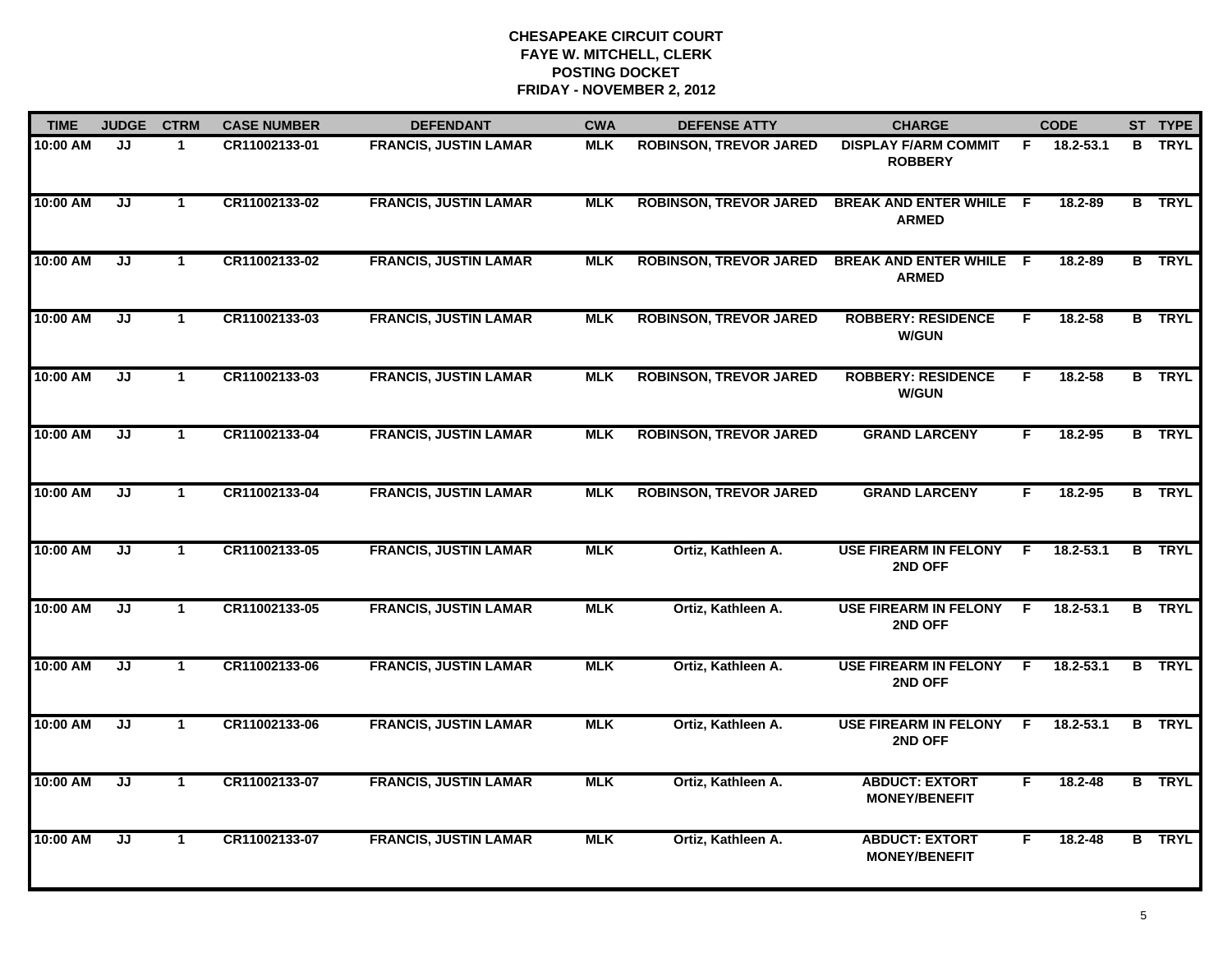| <b>TIME</b> | <b>JUDGE</b>                      | <b>CTRM</b>  | <b>CASE NUMBER</b> | <b>DEFENDANT</b>              | <b>CWA</b> | <b>DEFENSE ATTY</b>    | <b>CHARGE</b>                                    |    | <b>CODE</b> |                | ST TYPE       |
|-------------|-----------------------------------|--------------|--------------------|-------------------------------|------------|------------------------|--------------------------------------------------|----|-------------|----------------|---------------|
| 10:00 AM    | JJ                                | $\mathbf{1}$ | CR12002103-01      | <b>JOHNSON, TAURUS L</b>      | <b>CPO</b> | <b>TAYLOR, MATTHEW</b> | <b>DUI</b>                                       | М  | 74-216      | C.             | <b>BOND</b>   |
| 10:00 AM    | $\overline{\mathsf{J}\mathsf{J}}$ | $\mathbf{1}$ | CR12002103-00      | <b>JOHNSON, TAURUS LAMONT</b> | <b>CPO</b> | <b>TAYLOR, MATTHEW</b> | <b>POSSESS COCAINE</b>                           | F. | 18.2-250    |                | C BOND        |
| 10:00 AM    | $\overline{\mathsf{J}\mathsf{J}}$ | $\mathbf{1}$ | CR12002103-02      | <b>JOHNSON, TAURUS LAMONT</b> | <b>CPO</b> | <b>TAYLOR, MATTHEW</b> | <b>FAIL TO APPEAR-TRIAL</b>                      | М  | 18.2-456    |                | C BOND        |
| 10:00 AM    | JJ                                | $\mathbf 1$  | CR12001473-00      | <b>JONES, J'TERIO DESHAWN</b> | <b>AEP</b> | <b>JONES, DAVID L</b>  | <b>ASSAULT AND BATTER LEO F</b>                  |    | 18.2-57     |                | <b>B</b> TRYL |
| 10:00 AM    | JJ                                | $\mathbf 1$  | CR12001473-01      | <b>JONES, J'TERIO DESHAWN</b> | <b>AEP</b> | <b>JONES, DAVID L</b>  | <b>ASSAULT AND BATTER LEO F</b>                  |    | 18.2-57     |                | <b>B</b> TRYL |
| 10:00 AM    | JJ                                | $\mathbf{1}$ | CR12001473-02      | <b>JONES, J'TERIO DESHAWN</b> | <b>AEP</b> | <b>JONES, DAVID L</b>  | <b>PUBLIC INTOXICATION</b>                       | М  | 46-157      |                | <b>B</b> TRYL |
| 10:00 AM    | JJ                                | $\mathbf{1}$ | CR12001765-00      | <b>KING, DARRELL</b>          | <b>AEP</b> | <b>CRONIN, ERIC</b>    | <b>ARMED BURGL ENT HOUSE F</b><br><b>TO RAPE</b> |    | 18.2-90     | C              | <b>MOT</b>    |
| 10:00 AM    | $\overline{\mathsf{J}\mathsf{J}}$ | $\mathbf{1}$ | CR12001765-01      | <b>KING, DARRELL</b>          | <b>AEP</b> | <b>CRONIN, ERIC</b>    | <b>USE FIREARM IN FELONY</b><br><b>1ST OFF</b>   | E  | 18.2-53.1   | $\overline{c}$ | <b>MOT</b>    |
| 10:00 AM    | JJ                                | $\mathbf{1}$ | CR12001765-02      | <b>KING, DARRELL</b>          | <b>AEP</b> | <b>CRONIN, ERIC</b>    | <b>ABDUCT BY</b><br><b>FORCE/INTIMIDATION</b>    | F. | $18.2 - 47$ | C              | <b>MOT</b>    |
| 10:00 AM    | JJ                                | $\mathbf 1$  | CR12001765-03      | <b>KING, DARRELL</b>          | <b>AEP</b> | <b>CRONIN, ERIC</b>    | <b>ABDUCT BY</b><br><b>FORCE/INTIMIDATION</b>    | F. | $18.2 - 47$ | C              | <b>MOT</b>    |
| 10:00 AM    | JJ                                | $\mathbf{1}$ | CR12001765-04      | <b>KING, DARRELL</b>          | <b>AEP</b> | <b>CRONIN, ERIC</b>    | <b>ABDUCT BY</b><br><b>FORCE/INTIMIDATION</b>    | F  | $18.2 - 47$ | C              | <b>MOT</b>    |
| 10:00 AM    | JJ                                | $\mathbf{1}$ | CR12001765-05      | <b>KING, DARRELL</b>          | <b>AEP</b> | <b>CRONIN, ERIC</b>    | <b>ROBBERY: RESIDENCE</b>                        | F  | 18.2-58     | C              | <b>MOT</b>    |
| 10:00 AM    | $\overline{\mathsf{J}\mathsf{J}}$ | $\mathbf{1}$ | CR12001765-06      | <b>KING, DARRELL</b>          | <b>AEP</b> | <b>CRONIN, ERIC</b>    | <b>MALICIOUS WOUNDING</b>                        | F  | 18.2-51     | C              | <b>MOT</b>    |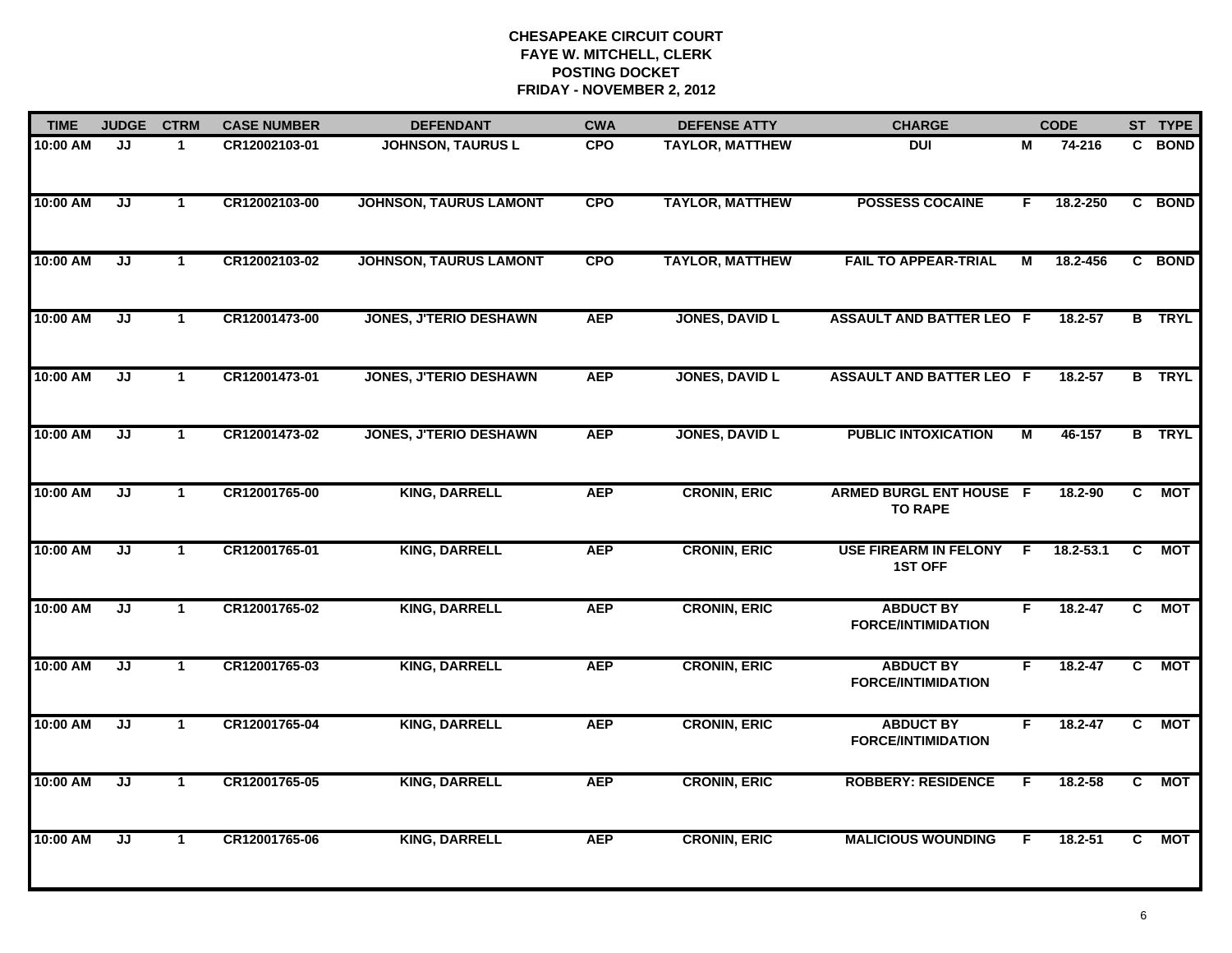| <b>TIME</b> | <b>JUDGE</b>                      | <b>CTRM</b>  | <b>CASE NUMBER</b> | <b>DEFENDANT</b>           | <b>CWA</b> | <b>DEFENSE ATTY</b>          | <b>CHARGE</b>                                       |                | <b>CODE</b>   |    | ST TYPE       |
|-------------|-----------------------------------|--------------|--------------------|----------------------------|------------|------------------------------|-----------------------------------------------------|----------------|---------------|----|---------------|
| 10:00 AM    | JJ                                | -1           | CR12001765-07      | <b>KING, DARRELL</b>       | <b>AEP</b> | <b>CRONIN, ERIC</b>          | <b>WEAR MASKS IN CERTAIN F</b><br><b>PLACES</b>     |                | 18.2-422      | C. | MOT           |
| 10:00 AM    | JJ                                | $\mathbf{1}$ | CR11003011-01      | <b>MAHONE, ERICA RENEE</b> | <b>AEP</b> | <b>SWIFT-SHERARD, SANITA</b> | <b>VIOL PROBATION ON FEL</b><br><b>OFF</b>          | F.             | 19.2-306      |    | C BOND        |
| 10:00 AM    | JJ                                | $\mathbf{1}$ | CR12000939-00      | <b>MCKEE, JEREMY LUCAS</b> | <b>MLK</b> | <b>BLACK, HUGH E; III</b>    | <b>ATTEMPT 2ND DEGREE</b><br><b>MURDER</b>          | F              | 18.2-32       |    | C PLEA        |
| 10:00 AM    | JJ                                | $\mathbf{1}$ | CR12000939-01      | <b>MCKEE, JEREMY LUCAS</b> | <b>MLK</b> | <b>BLACK, HUGH E; III</b>    | <b>MALICIOUSLY WOUNDING F</b>                       |                | 18.2-154      |    | C PLEA        |
| 10:00 AM    | JJ                                | 1            | CR12000939-02      | <b>MCKEE, JEREMY LUCAS</b> | <b>MLK</b> | <b>BLACK, HUGH E; III</b>    | <b>USE, ATTEMPT DISPLAY</b><br><b>F/ARM</b>         | F.             | $18.2 - 53.1$ |    | C PLEA        |
| 10:00 AM    | JJ                                | $\mathbf{1}$ | CR12000939-03      | <b>MCKEE, JEREMY LUCAS</b> | <b>MLK</b> | <b>BLACK, HUGH E; III</b>    | <b>ASSAULT &amp; BATTER</b>                         | Μ              | 18.2-57       |    | C PLEA        |
| 10:00 AM    | $\overline{\mathsf{J}\mathsf{J}}$ | $\mathbf{1}$ | CR12000939-04      | <b>MCKEE, JEREMY LUCAS</b> | <b>MLK</b> | <b>BLACK, HUGH E; III</b>    | <b>POINT BRANDISH F/ARM</b>                         | М              | 18.2-282      |    | C PLEA        |
| 10:00 AM    | JJ                                | $\mathbf{1}$ | CR12000939-05      | <b>MCKEE, JEREMY LUCAS</b> | <b>MLK</b> | <b>BLACK, HUGH E; III</b>    | <b>ASSAULT &amp; BATTERY-FAM M</b><br><b>MEMBER</b> |                | $18.2 - 57.2$ |    | C PLEA        |
| 10:00 AM    | JJ                                | $\mathbf{1}$ | CR12000939-06      | <b>MCKEE, JEREMY LUCAS</b> | <b>MLK</b> | <b>BLACK, HUGH E; III</b>    | <b>RECKLESS DRIVING</b>                             | M              | A.46.2-852    |    | S PLEA        |
| 10:00 AM    | JJ                                | $\mathbf{1}$ | CR12002610-00      | <b>STUART, MICHAEL S</b>   | <b>MLK</b> | <b>KOWOLSKI</b>              | <b>OPEN BURNING W/OUT</b><br><b>PERMIT</b>          | M              | $34-1$        |    | S TRYL        |
| 10:00 AM    | JJ                                | $\mathbf{1}$ | CR12002610-01      | <b>STUART, MICHAEL S</b>   | <b>MLK</b> | <b>KOWOLSKI</b>              | <b>BURNING PROHIBITED</b><br><b>MATERIALS</b>       | М              | $34 - 1$      |    | S TRYL        |
| 10:00 AM    | JJ                                | $\mathbf{1}$ | CR12002610-02      | <b>STUART, MICHAEL S</b>   | <b>MLK</b> | <b>KOWOLSKI</b>              | <b>COST OF FIREFIGHTING</b>                         | $\overline{M}$ | $34-1$        |    | S TRYL        |
| 10:00 AM    | JJ                                | $\mathbf{1}$ | CR12001587-00      | <b>SWEET, JASON ALLEN</b>  | <b>CPO</b> | <b>W KOZAK</b>               | <b>POSS HEROIN</b>                                  | F              | 18.2-250      |    | <b>B</b> TRYL |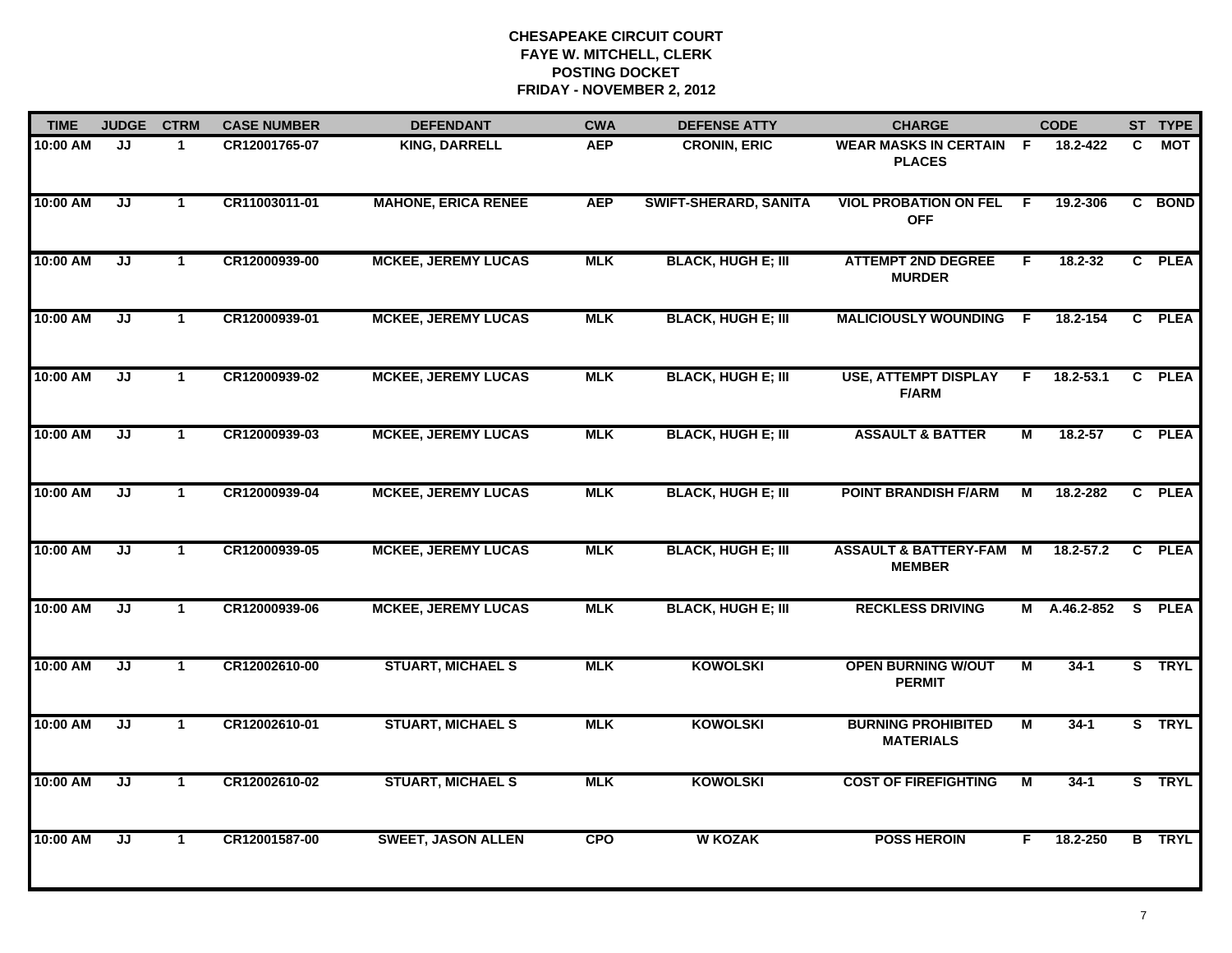| <b>TIME</b> | <b>JUDGE</b>                      | <b>CTRM</b>             | <b>CASE NUMBER</b> | <b>DEFENDANT</b>              | <b>CWA</b> | <b>DEFENSE ATTY</b>        | <b>CHARGE</b>                                  |                | <b>CODE</b>       |   | ST TYPE       |
|-------------|-----------------------------------|-------------------------|--------------------|-------------------------------|------------|----------------------------|------------------------------------------------|----------------|-------------------|---|---------------|
| 10:00 AM    | JJ                                | $\mathbf{1}$            | CR12001587-01      | <b>SWEET, JASON ALLEN</b>     | <b>CPO</b> | <b>W KOZAK</b>             | <b>POSS COCAINE</b>                            | F.             | 18.2-250          |   | <b>B</b> TRYL |
| 10:00 AM    | $\overline{\mathsf{J}\mathsf{J}}$ | $\mathbf{1}$            | CR12002029-00      | <b>WIATREK, ROBERT</b>        | <b>AHM</b> | <b>CROOK, HEATHER</b>      | <b>GRAND LARCENY</b>                           | F.             | 18.2-95           |   | <b>B</b> TRYL |
| 10:00 AM    | $\overline{\mathsf{J}\mathsf{J}}$ | $\mathbf{1}$            | CR12002029-01      | <b>WIATREK, ROBERT</b>        | <b>AHM</b> | <b>CROOK, HEATHER</b>      | <b>CONTEMPT OF COURT: W/O M</b><br><b>JURY</b> |                | 18.2-456          |   | <b>B</b> TRYL |
| 10:00 AM    | <b>JWB</b>                        | $\mathbf{3}$            | CJ12000077-00      | IN RE JUVENILE APPEAL         | PLC        | <b>MATHENY, AMINA</b>      | <b>APPEAL - POST D</b><br><b>TERMINATION</b>   | М              | <b>NO DMV</b>     |   | <b>TRYL</b>   |
| 10:00 AM    | <b>BHK</b>                        | 4                       | CR12002659-00      | <b>ANDREJIC, OGNJEN</b>       | <b>SMK</b> |                            | 72/60 SP                                       | $\mathbf{I}$   | F.46.2-878        |   | S TRYL        |
| 10:00 AM    | <b>BHK</b>                        | 4                       | CR12002303-00      | <b>BEALS, DANIEL E; II</b>    | <b>KMS</b> | <b>JANKELL, PETER J</b>    | SP 20 MPH OVER LIMIT-55/70 I                   |                | C.46.2-870 S TRYL |   |               |
| 10:00 AM    | <b>BHK</b>                        | $\overline{\mathbf{4}}$ | CR12002501-00      | <b>BERNARD, LAQUITA F</b>     | <b>SMK</b> | Melton, James B            | <b>SHOPLIFTING</b>                             | $\overline{M}$ | $46 - 15$         |   | S TRYL        |
| 10:00 AM    | <b>BHK</b>                        | $\overline{4}$          | CR12002507-00      | <b>CORPREW, KENNETH L</b>     | <b>KMS</b> | Winn, A Robinson           | <b>POSSESSION OF</b><br><b>MARIJUANA</b>       | M              | 18.2-250.1        |   | <b>B</b> TRYL |
| 10:00 AM    | <b>BHK</b>                        | 4                       | CR96000629-00      | <b>CRUMBLE, LINDA E</b>       |            | <b>HUGH E. BLACK, III</b>  | <b>PETIT LARCENY</b>                           | М              | 18.2-96           | В | CC            |
| 10:00 AM    | <b>BHK</b>                        | 4                       | CR96A00629-00      | <b>CRUMBLE, LINDA E</b>       |            | <b>REGINALD B. FRAZIER</b> | <b>PROBATION VIOLATION</b>                     | М              | $18.2 - 95$       | в | <b>CC</b>     |
| 10:00 AM    | <b>BHK</b>                        | 4                       | CR12002530-00      | <b>DAVIS, LE'TRELL D</b>      | <b>KMS</b> | Taylor, Matthew T.; Sr.    | 88/60 SP R/D                                   |                | M C.46.2-862      |   | S TRYL        |
| 10:00 AM    | <b>BHK</b>                        | 4                       | CR12002459-00      | <b>DUPUIS, JENNIFER MARIE</b> | <b>SMK</b> | Taylor, Matthew T.; Sr.    | <b>DUI-1ST</b>                                 | М              | 74-216            |   | <b>B</b> TRYL |
| 10:00 AM    | <b>BHK</b>                        | 4                       | CR12002446-00      | <b>EHRET, TYLER WILLIAM</b>   | <b>SMK</b> | Taylor, Matthew T.; Sr.    | <b>ASSAULT &amp; BATTER</b>                    | М              | $46 - 3$          |   | <b>B</b> TRYL |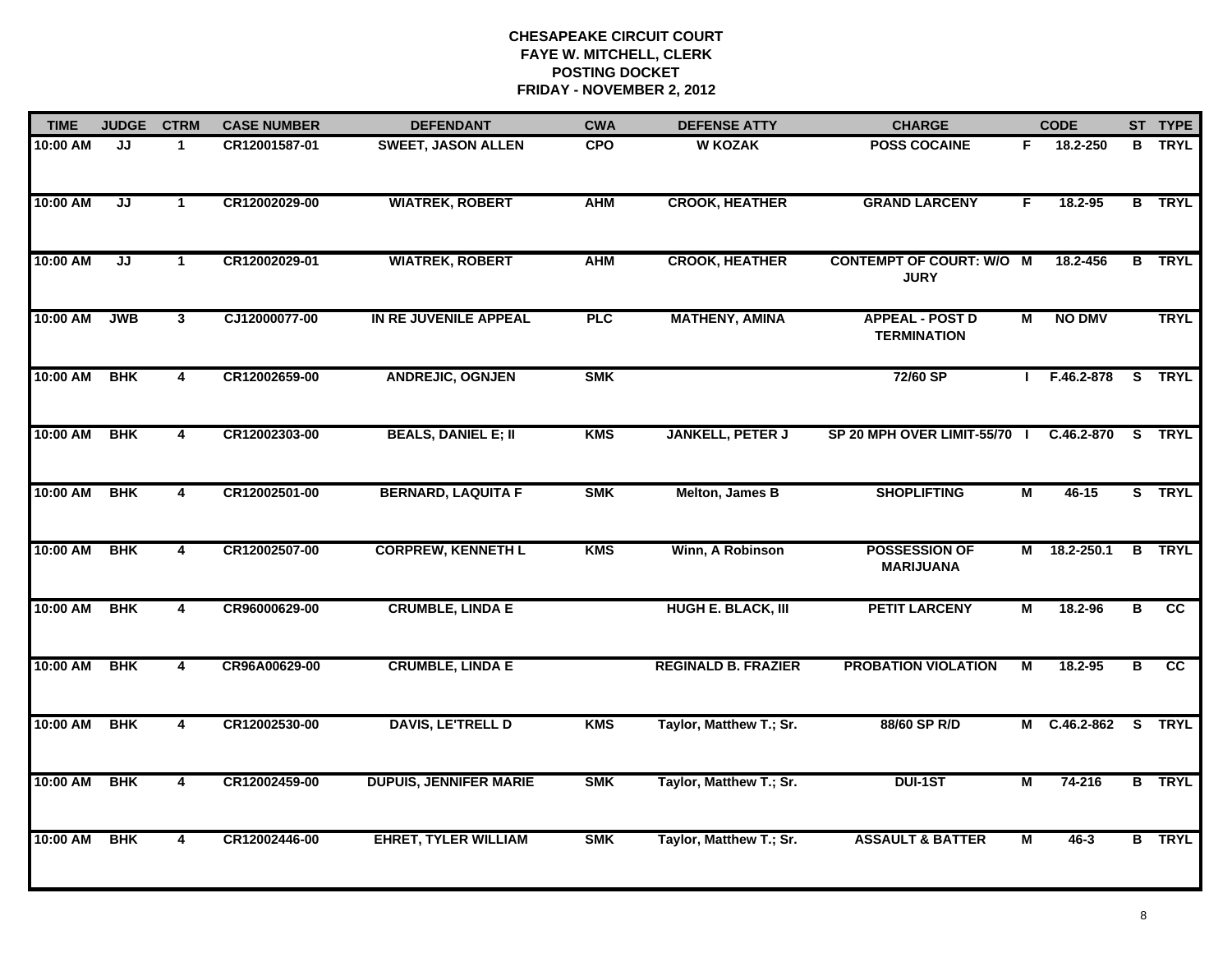| <b>TIME</b> | <b>JUDGE</b> | <b>CTRM</b>             | <b>CASE NUMBER</b> | <b>DEFENDANT</b>             | <b>CWA</b> | <b>DEFENSE ATTY</b>          | <b>CHARGE</b>                                 |                | <b>CODE</b>          | ST TYPE       |
|-------------|--------------|-------------------------|--------------------|------------------------------|------------|------------------------------|-----------------------------------------------|----------------|----------------------|---------------|
| 10:00 AM    | <b>BHK</b>   | 4                       | CR12002199-00      | <b>HALL, SIMUEL L</b>        | <b>KMS</b> | <b>CARROLL, ADAM</b>         | FAIL OBEY HIGHWAY LANE I<br><b>MARKING</b>    |                | 46.2-804             | S TRYL        |
| 10:00 AM    | <b>BHK</b>   | 4                       | CR12002629-00      | <b>HARRIS, CARLTON</b>       | <b>SMK</b> |                              | <b>DRUNK IN PUBLIC</b>                        | М              | 46-157               | <b>B</b> TRYL |
| 10:00 AM    | <b>BHK</b>   | $\overline{4}$          | CR12002668-00      | <b>HOFFLER, SHARIA EBONY</b> | <b>SMK</b> |                              | <b>FAIL TO STOP AT SIGN</b>                   | $\mathbf{I}$   | 46.2-821             | S TRYL        |
| 10:00 AM    | <b>BHK</b>   | 4                       | CR12001680-00      | <b>HOLLOWAY, RODNEY</b>      | <b>SMK</b> | <b>HENDERSON, LISA</b>       | <b>ASSAULT &amp; BATTER-</b><br><b>FAMILY</b> | М              | $18.2 - 57.2$        | <b>B</b> TRYL |
| 10:00 AM    | <b>BHK</b>   | 4                       | CR12002535-00      | <b>HORNER, CAROLINE L</b>    | <b>KMS</b> |                              | 72/45 SP R/D                                  |                | M C.46.2-862 S TRYL  |               |
| 10:00 AM    | <b>BHK</b>   | $\overline{\mathbf{4}}$ | CR12002535-01      | <b>HORNER, CAROLINE L</b>    | <b>KMS</b> |                              | <b>NO SEAT BELT</b>                           |                | 46.2-1094            | S TRYL        |
| 10:00 AM    | <b>BHK</b>   | $\overline{\mathbf{4}}$ | CR12002445-00      | <b>JONES, ANGELA U</b>       | <b>SMK</b> | <b>TAYLOR, MATTHEW T; SR</b> | <b>DUI</b>                                    | М              | 74-216               | <b>B</b> TRYL |
| 10:00 AM    | <b>BHK</b>   | $\overline{4}$          | CR12002445-01      | <b>JONES, ANGELA U</b>       | <b>SMK</b> | <b>TAYLOR, MATTHEW T; SR</b> | <b>REFUSED BLOOD/BREATH</b><br><b>TEST</b>    | $\overline{M}$ | 74-218.3             | <b>TRYL</b>   |
| 10:00 AM    | <b>BHK</b>   | 4                       | CR12002503-00      | JONES, ELTON T               | <b>SMK</b> | Taylor, Matthew T.; Sr.      | POSS MARIJUANA 1ST OFF M                      |                | 18.2-250.1           | S TRYL        |
| 10:00 AM    | <b>BHK</b>   | 4                       | CR12002504-00      | <b>LAWRENCE, TAMEKA</b>      | <b>KMS</b> | Taylor, Matthew T.; Sr.      | <b>POSSESSION OF</b><br><b>MARIJUANA</b>      |                | M 18.2-250.1         | S TRYL        |
| 10:00 AM    | <b>BHK</b>   | 4                       | CR12002671-00      | <b>MARSHBURN, GRACE G</b>    | <b>KMS</b> |                              | 59/45 SP                                      |                | $I$ F.46.2-878       | S TRYL        |
| 10:00 AM    | <b>BHK</b>   | $\overline{4}$          | CR12002571-00      | <b>MCCORMICK, AMBER L</b>    | <b>SMK</b> |                              | <b>EXP INSP</b>                               |                | I A.46.2-1158 S TRYL |               |
| 10:00 AM    | <b>BHK</b>   | $\overline{4}$          | CR12002402-00      | <b>MCELHANEY, ROBERT J</b>   | <b>KMS</b> | Del Duca, Mark T.            | <b>DUI-1ST</b>                                |                | M A.18.2-266         | <b>B</b> TRYL |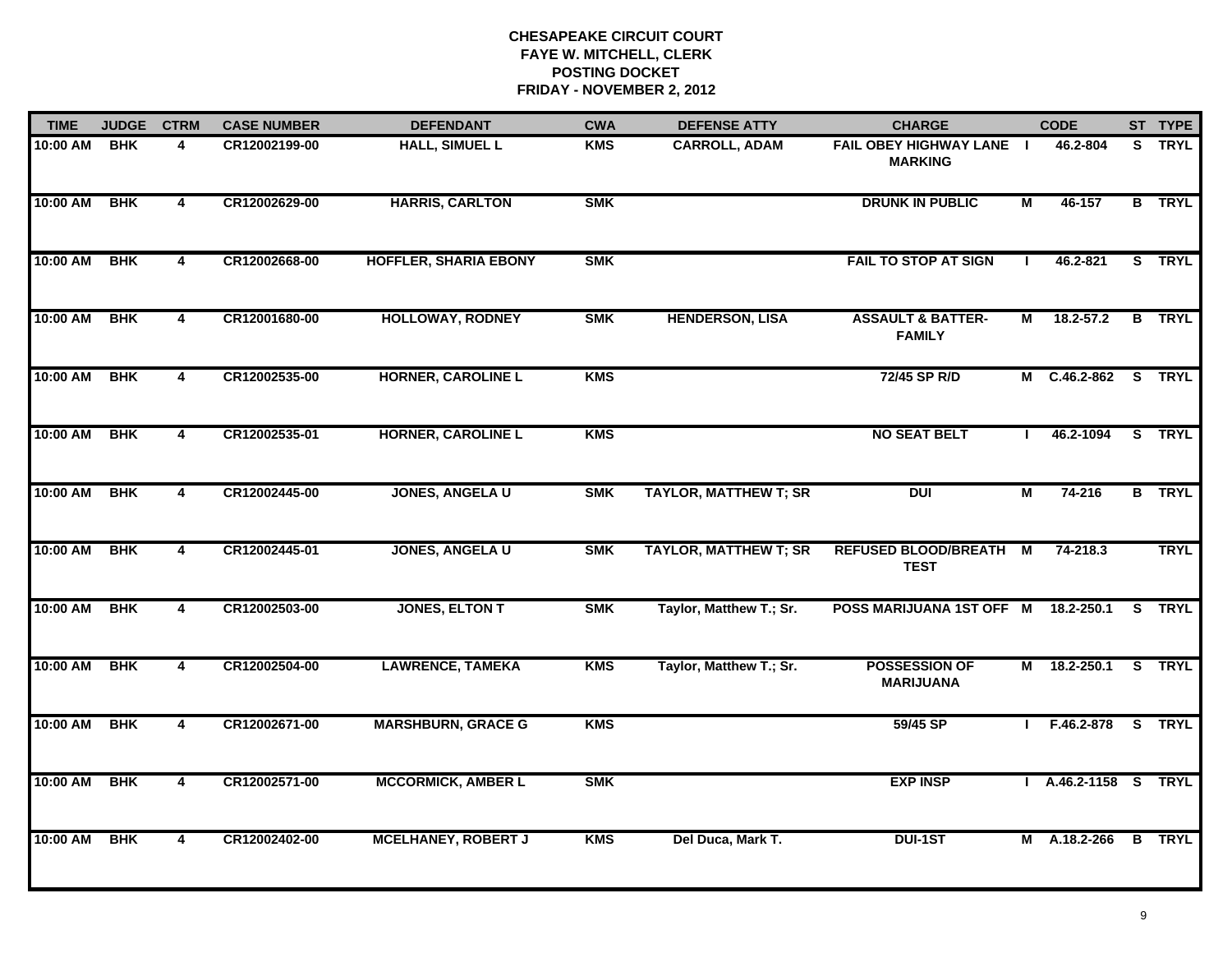| <b>TIME</b> | <b>JUDGE</b> | <b>CTRM</b>             | <b>CASE NUMBER</b> | <b>DEFENDANT</b>                 | <b>CWA</b> | <b>DEFENSE ATTY</b>       | <b>CHARGE</b>                                     |                         | <b>CODE</b>    |   | ST TYPE       |
|-------------|--------------|-------------------------|--------------------|----------------------------------|------------|---------------------------|---------------------------------------------------|-------------------------|----------------|---|---------------|
| 10:00 AM    | <b>BHK</b>   | 4                       | CR12002402-01      | <b>MCELHANEY, ROBERT J</b>       | <b>KMS</b> | Del Duca, Mark T.         | REFUSED BLOOD/BREATH M<br><b>TEST</b>             |                         | 74-216         |   | S TRYL        |
| 10:00 AM    | <b>BHK</b>   | $\overline{4}$          | CR12002494-00      | <b>MCPEEKS, STEPHEN BRIAN</b>    | <b>SMK</b> | Matheny, Amina            | <b>ASSAULT &amp; BATTERY-FAM</b><br><b>MEMBER</b> | M                       | $18.2 - 57.2$  | B | <b>TRYL</b>   |
| 10:00 AM    | <b>BHK</b>   | $\overline{4}$          | CR12002494-01      | <b>MCPEEKS, STEPHEN BRIAN</b>    | <b>SMK</b> | <b>Matheny, Amina</b>     | <b>DAMAGE PROPERTY</b>                            | $\overline{\mathsf{M}}$ | 46-131         |   | <b>B</b> TRYL |
| 10:00 AM    | <b>BHK</b>   | 4                       | CR12002505-00      | <b>PURSLEY, RYAN E</b>           | <b>KMS</b> | Taylor, Matthew T; SR     | <b>FRAUD</b>                                      | М                       | 18.2-188       |   | <b>B</b> TRYL |
| 10:00 AM    | <b>BHK</b>   | 4                       | CR12001944-00      | <b>RAGAN, CURTIS LEE</b>         | <b>SMK</b> | <b>MORECOCK, ROBERT</b>   | <b>DUI-2ND</b>                                    |                         | M B.18.2-266   |   | <b>B</b> TRYL |
| 10:00 AM    | <b>BHK</b>   | 4                       | CR12001600-00      | <b>REED, CHRISTOPHER MICHAEL</b> | <b>KMS</b> | <b>MORECOCK, ROBERT G</b> | <b>DUI 1ST</b>                                    |                         | M A.18.2-266   |   | <b>B</b> TRYL |
| 10:00 AM    | <b>BHK</b>   | $\overline{\mathbf{4}}$ | CR12002235-00      | <b>REID, DELMIKA M</b>           | <b>KMS</b> |                           | <b>FAIL TO OBEY HWY SIGN</b>                      | $\mathbf{I}$            | 46.2-830       |   | S TRYL        |
| 10:00 AM    | <b>BHK</b>   | 4                       | CR12002572-00      | <b>RICKS, ROBERT RAY</b>         | <b>SMK</b> | Taylor, Matthew T.; Sr.   | <b>SUSP O/L 3RD</b>                               |                         | M B.46.2-301   |   | S TRYL        |
| 10:00 AM    | <b>BHK</b>   | 4                       | CR12002447-00      | <b>RIDLEY, DEVON ARTHUR</b>      | <b>KMS</b> | Taylor, Matthew T.; Sr.   | <b>POSS MARIJUANA</b>                             | М                       | 18.2-250.1     |   | S TRYL        |
| 10:00 AM    | <b>BHK</b>   | 4                       | CR12002674-00      | <b>SRODECKI, MACICJ M</b>        | <b>SMK</b> | Buyrn, Richard L          | 79/55 SP                                          |                         | $C.46.2 - 870$ |   | S TRYL        |
| 10:00 AM    | <b>BHK</b>   | $\overline{4}$          | CR12001672-00      | <b>TWINE, PAUL LUFORD; JR</b>    | <b>CAP</b> | <b>TITTER, JENNIFER</b>   | <b>DUI-1ST/ACC</b>                                |                         | M A.18.2-266   |   | <b>B</b> TRYL |
| 10:00 AM    | <b>BHK</b>   | 4                       | CR12001672-00      | <b>TWINE, PAUL LUFORD; JR</b>    | <b>CAP</b> | <b>TITTER, JENNIFER</b>   | <b>DUI-1ST/ACC</b>                                |                         | M A.18.2-266   |   | <b>B</b> TRYL |
| 10:00 AM    | <b>BHK</b>   | $\overline{4}$          | CR12001672-01      | <b>TWINE, PAUL LUFORD; JR</b>    | <b>CAP</b> | <b>TITTER, JENNIFER</b>   | DRIVING ON SUSPEND O/L                            |                         | M B.46.2-301   |   | <b>B</b> TRYL |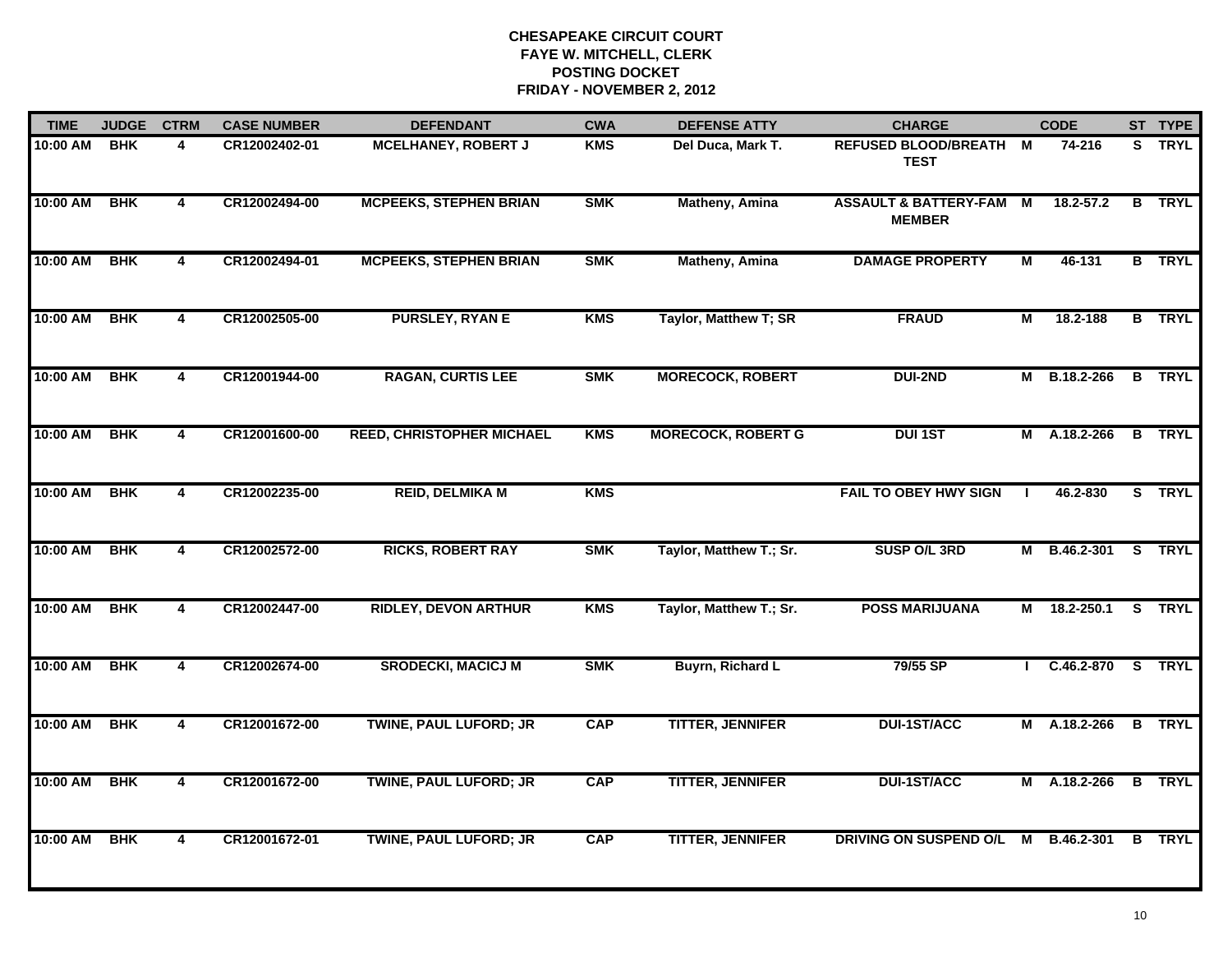| <b>TIME</b> | <b>JUDGE</b> | <b>CTRM</b> | <b>CASE NUMBER</b> | <b>DEFENDANT</b>                  | <b>CWA</b> | <b>DEFENSE ATTY</b>      | <b>CHARGE</b>                               |    | <b>CODE</b> | <b>ST</b> | <b>TYPE</b> |
|-------------|--------------|-------------|--------------------|-----------------------------------|------------|--------------------------|---------------------------------------------|----|-------------|-----------|-------------|
| 10:00 AM    | <b>BHK</b>   | 4           | CR12001672-02      | <b>TWINE, PAUL LUFORD: JR</b>     | <b>CAP</b> | <b>TITTER, JENNIFER</b>  | <b>REFUSE BREATH TEST 1ST</b><br><b>OFF</b> | C. | 18.2-268.3  | S.        | <b>TRYL</b> |
| 10:00 AM    | <b>MATA</b>  | 5.          | CR12001399-00      | <b>MARTIN, PAUL SYLVESTER; JR</b> | <b>AEJ</b> | <b>PASS, STEPHANIE</b>   | <b>POSS COCAINE</b>                         | Е  | 18.2-250    | в         | <b>JURY</b> |
| 10:00 AM    | <b>MATA</b>  | 5.          | CR12001399-01      | <b>MARTIN, PAUL SYLVESTER; JR</b> | <b>AEJ</b> | <b>PASS, STEPHANIE</b>   | <b>FTA TRIAL</b>                            | М  | 18.2-456    | C.        | <b>CAP</b>  |
| 10:00 AM    | <b>MATA</b>  | 5.          | CR12001399-02      | <b>MARTIN, PAUL SYLVESTER; JR</b> | <b>AEJ</b> | <b>PASS, STEPHANIE P</b> | <b>ELUDE POLICE OFFICER</b>                 | м  | 46.2-817    | C.        | <b>JURY</b> |